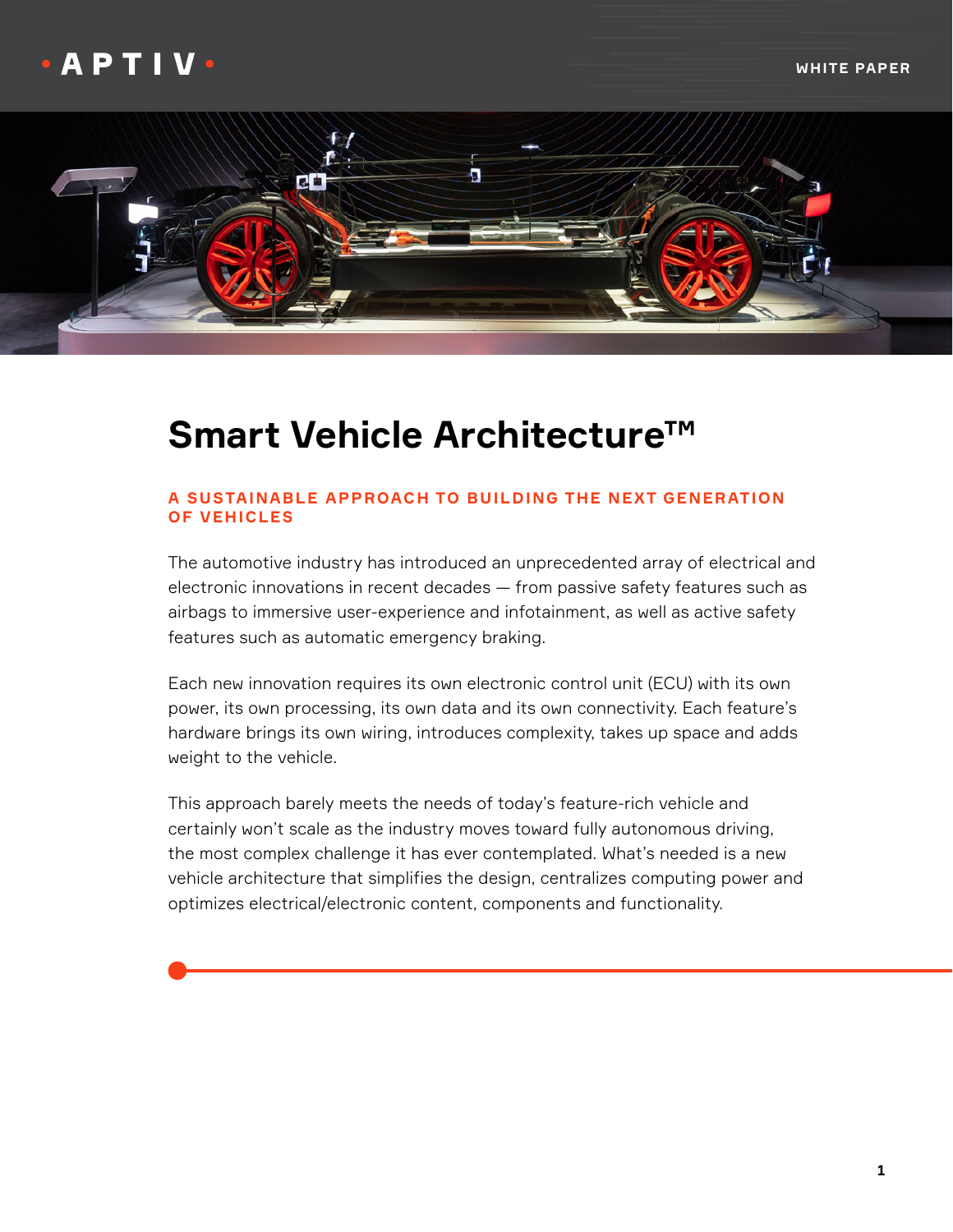# **Smart Vehicle Architecture (SVA™)**

This is an exciting and dynamic time for the automotive industry. Advancements in software, compute and sensors are enabling a wide array of innovations in advanced safety systems on the path to fully autonomous driving. Consumers are demanding new features for safety, comfort and convenience with increasing frequency. Consumer preferences, tightening regulations and improving battery costs are moving the industry toward electric vehicles. And 5G and other wireless technologies are creating opportunities to deliver vehicles that are even more connected than they are today.

The challenge, of course, is that all these trends are happening at once. Space within a vehicle's chassis is finite, as is the customer's wallet. It's not sustainable to continue the traditional approach of adding a new ECU for each new feature — as each requires its own power, its own processing, and its own data and connectivity. It won't scale, and it's too complex.

OEMs realize this. They see that the incremental, monolithic approach to delivering customer features and functions is driving unmanageable complexity in all phases of the vehicle life cycle. In the development phase, where speed-tomarket is critical to competitiveness, complexity increases development times. And a monolithic approach to development, where software and hardware are inextricably linked, limits reuse and makes any engineering changes difficult. In the manufacturing and assembly phase, complexity leads to components that are difficult to assemble manually and don't lend themselves to automation. And in the postproduction phase, complexity reduces the ability to update features throughout the vehicle's life.

What's needed is a simpler approach: a new vehicle architecture for electrical and electronic systems designed from the ground up for today's feature-rich vehicles as well as tomorrow's highly automated vehicles.

#### **THE PHILOSOPHY**

To address these challenges and prepare for the future, Aptiv developed Smart Vehicle Architecture™. SVA™ embodies a vehicle-level design philosophy with three primary goals. The architecture must:

- **Reduce complexity.** By simplifying the hardware and software topology within the vehicle, SVA reduces interdependencies between the many different ECUs currently required to enable various functions.
- **Unite diverse applications.** SVA brings together software from many different domains across the vehicle to unlock new functionality and improve life cycle management.
- **Empower OEMs**. SVA gives OEMs the ability to fully control the software that defines the user experience of their vehicles and to enhance that functionality over time.

#### **SVA achieves these goals through three fundamental principles that differentiate the approach from today's architectures.**

**First,** SVA abstracts the software from the hardware. While such separation is already common on most of today's IT platforms, this concept is now gaining momentum in the automotive industry. Separating software from hardware allows continuous release cycles for the software. Just as apps on today's smartphones regularly receive incremental updates and improvements, the software in a vehicle should be able to update more frequently than the hardware it runs on. This separation also allows developers to reuse software more easily as they move it to different platforms, rather than port it.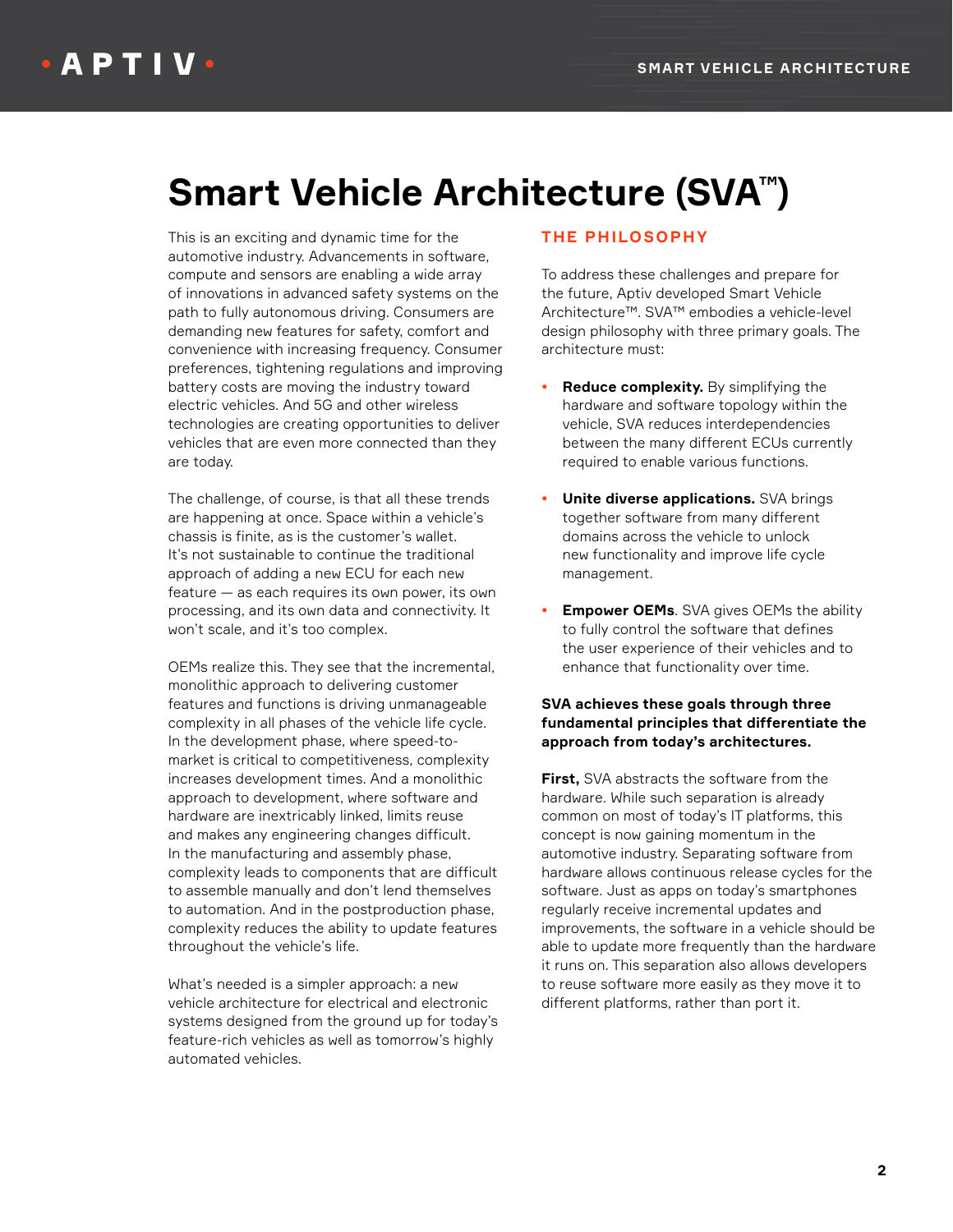**Second,** SVA separates input/output (I/O) from compute. That is, the architecture takes all of the physical connections to peripheral sensors and devices and places this functionality into zone controllers that are separate from the computers in the domain controllers. An analogy is the docking station for a laptop computer. All of the peripherals — keyboard, mouse, printer and so forth — plug into the docking station, allowing the laptop to be swapped in and out easily. In a vehicle with SVA, the zone controller delivers power and data connections to the sensors and other devices, with just a backbone connection to the domain controllers. This approach improves scalability and reduces physical complexity.

**Third,** SVA "serverizes" compute. Once the I/O is separated from the compute, the approach can allocate the computing resources in a vehicle among various software applications dynamically, as needed, much like a cloud computing model. A vehicle with SVA can allocate the necessary compute power, RAM, graphics processing, and so on, to applications based on priority and need. Serverization can even allow sharing of resources among physically separate domain controllers, so they can operate logically as one. Additionally, this approach supports mixed criticality; that is, a critical safety feature that requires more processing power, for example, has priority over less critical functions such as infotainment.

### **THE PHYSICAL COMPONENTS**

Servers provide value at three service layers infrastructure, platform and software (see Figure 1) — and these layers affect how SVA physically manifests itself in a vehicle. The physical layout of the architecture brings with it additional benefits, such as design for automated assembly, support for redundant power and data, and electrification.

#### **Foundational components include:**

- **High-voltage busbars.** These sit directly on the battery and deliver power throughout an electric vehicle. Their flat profile and semi-rigid nature make it easier to package them into a vehicle.
- **Dock & Lock™ system.** This dock attaches to the floorboard of a vehicle and provides a base to which a robot can attach all of the other central elements of the architecture.
- **Unified power and high-speed backbone.** This backbone carries power to every component of the architecture. It also aggregates all the data communications within the vehicle. It can even support redundancy easily and efficiently when needed through a dual-ring topology.

**VEHICLE OPEN SERVER PLATFORM (OSP)** *(Simplified)*



### **TRADITIONAL SERVERS**

Variety of applications run on the

Figure 1. How a server model translates to SVA's Open Server Platform.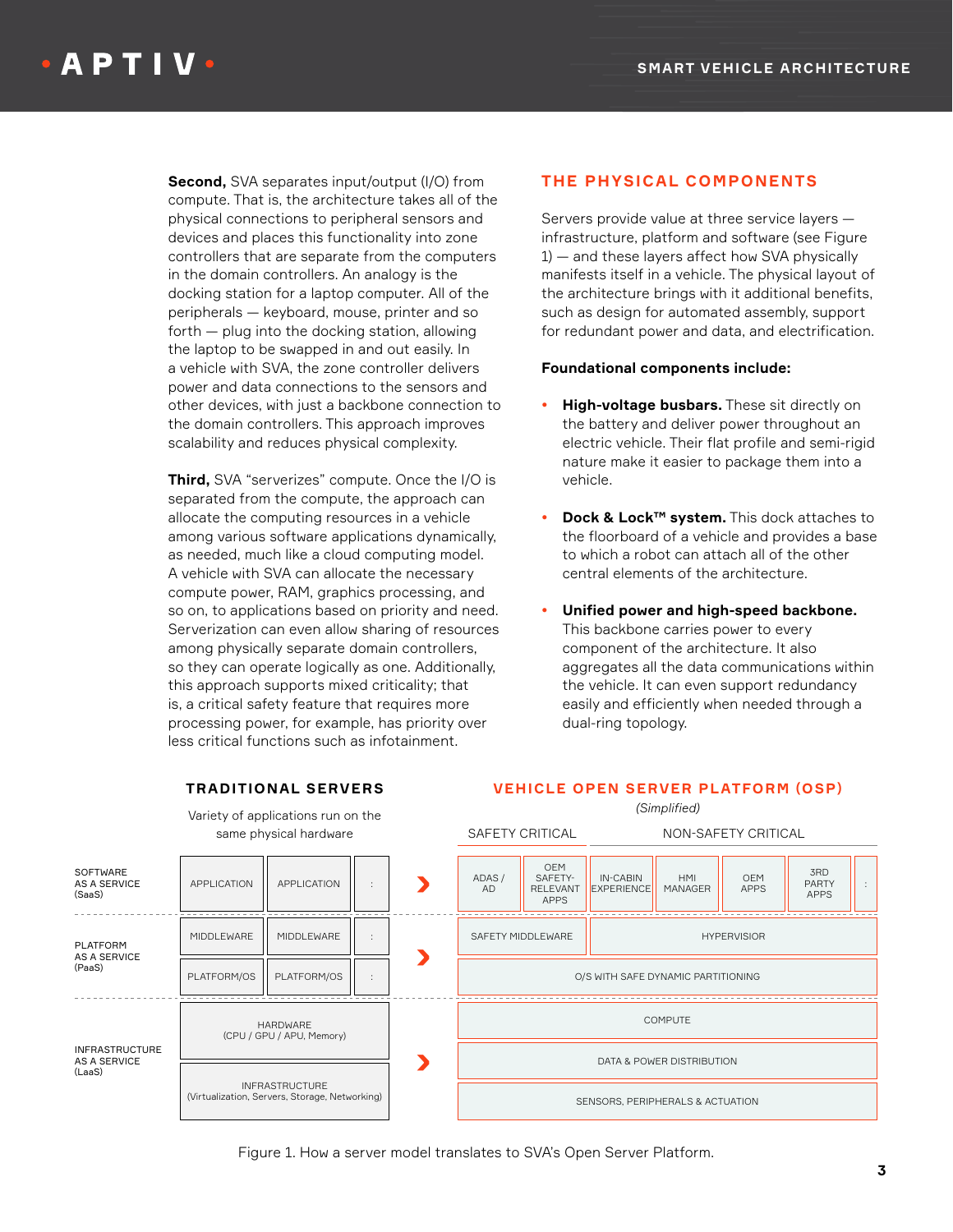**Connected to the backbone are the elements resident in the central compute cluster, which include:**

- **Secure Connected Gateway (SCG).** This is the SVA master controller and body master. It controls critical functions related to waking up the system and the flow of data into and out of the vehicle through wireless connections.
- **Open Server Platform.** These domain controllers run the software required for enabling advanced safety features and the in-cabin user experience. They also have the ability to dynamically share compute resources, providing improved performance and cost-efficient redundancy.
- **Power Data Centers.** These are the zone controllers, the "docking stations" that connect all of the sensors and peripherals. Depending on the configuration of the vehicle, there could be two to six PDCs, with different variants helping to scale performance appropriately.
- **Propulsion and Chassis Controller.** This controller provides the mission-critical engine management (for an internal combustion engine) or battery management system (for a battery electric vehicle), as well as all chassis functionality such as steering and braking.

### **HOW SVA REDUCES COSTS**

This approach to the software architecture and physical structure of the vehicle represents the logical future state as OEMs continue to scale up the features and intelligence of their vehicles. But consumers also have to be able to pay for it. The good news is that by reducing the complexity, SVA effectively lowers the total cost of ownership throughout all phases of the vehicle life cycle: development, manufacturing and postproduction.

### **Development**

Current development approaches are very linear in the automotive industry. After the concept phase, developers have to wait for the target hardware to understand how software will function on that system. Then, after the software has been fully coded, it has to be tested and validated, which can take a long time.

SVA allows developers to create software completely independently of the underlying hardware. It defines hardware performance classes, enabling integrators to combine diverse software applications and then certify their performance for a chosen hardware class. Developers don't have to know which exact device the software will run on — they just have to define what hardware performance levels are required for the software to run optimally. As long as the hardware meets the specifications of the hardware class, the software will be able to use it.



### **PARALLEL DEVELOPMENTS ACCELERATE TIME TO MARKET**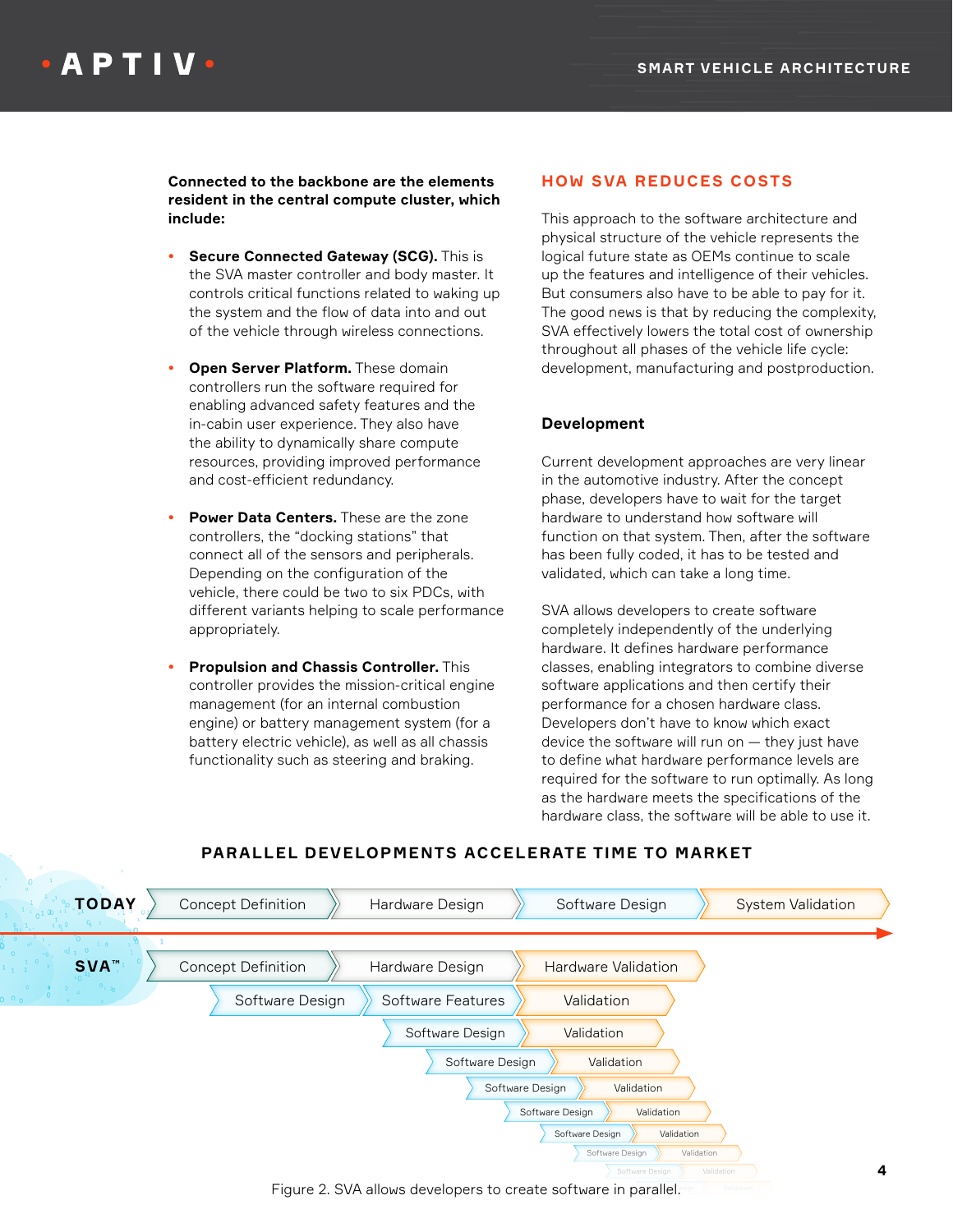Taking cues from the iterative development techniques used in agile methods, SVA allows developers to upload updates dynamically. Testing and validation become easier to manage, and developers can go to market faster with richer features.

Taken together, Aptiv estimates these techniques cut system integration and testing costs by 75 percent and lower warranty costs by 75 percent as well.

#### **Manufacturing**

SVA also cuts costs in the manufacturing phase in two important ways.

The first is through up-integration. Today, functions are distributed across multiple ECUs located throughout a vehicle. When those are consolidated into a smaller set of domain controllers, the vehicle is able to shed multiple microcontrollers, multiple power supplies, multiple housings, and copper wiring — all while maintaining or even increasing compute capabilities. This results in a 20 percent reduction in weight for the wiring harnesses and a 20 percent reduction in weight and packaging space for compute.

The second way it cuts costs is through direct labor reduction. For example, because the PDCs simplify the physical complexity and connect directly to the sensors, wiring harnesses can be limited to 2.5 meters or less, which means our customers need just one or two people to install them. Compare that to the 10 or more people it takes to install today's most complex architectures, and OEMs could save 50 percent in labor costs.

Further, because SVA takes advantage of a rigid backbone and zone harnesses, as well as the Dock & Lock connection system, SVA can achieve the highest levels of automation, further reducing labor costs and meeting the increasingly strict quality thresholds these advanced features and functions demand.

#### **ASSET PROTECTION**

In SVA, the sensor intelligence and processing power are centrally located in the passenger compartment of the vehicle, rather than distributed in the sensors themselves, as is common today. This helps reduce the total system cost, as well as the cost of sensor components, which in turn reduces costs associated with minor accidents involving those sensors — and therefore the cost of insurance.

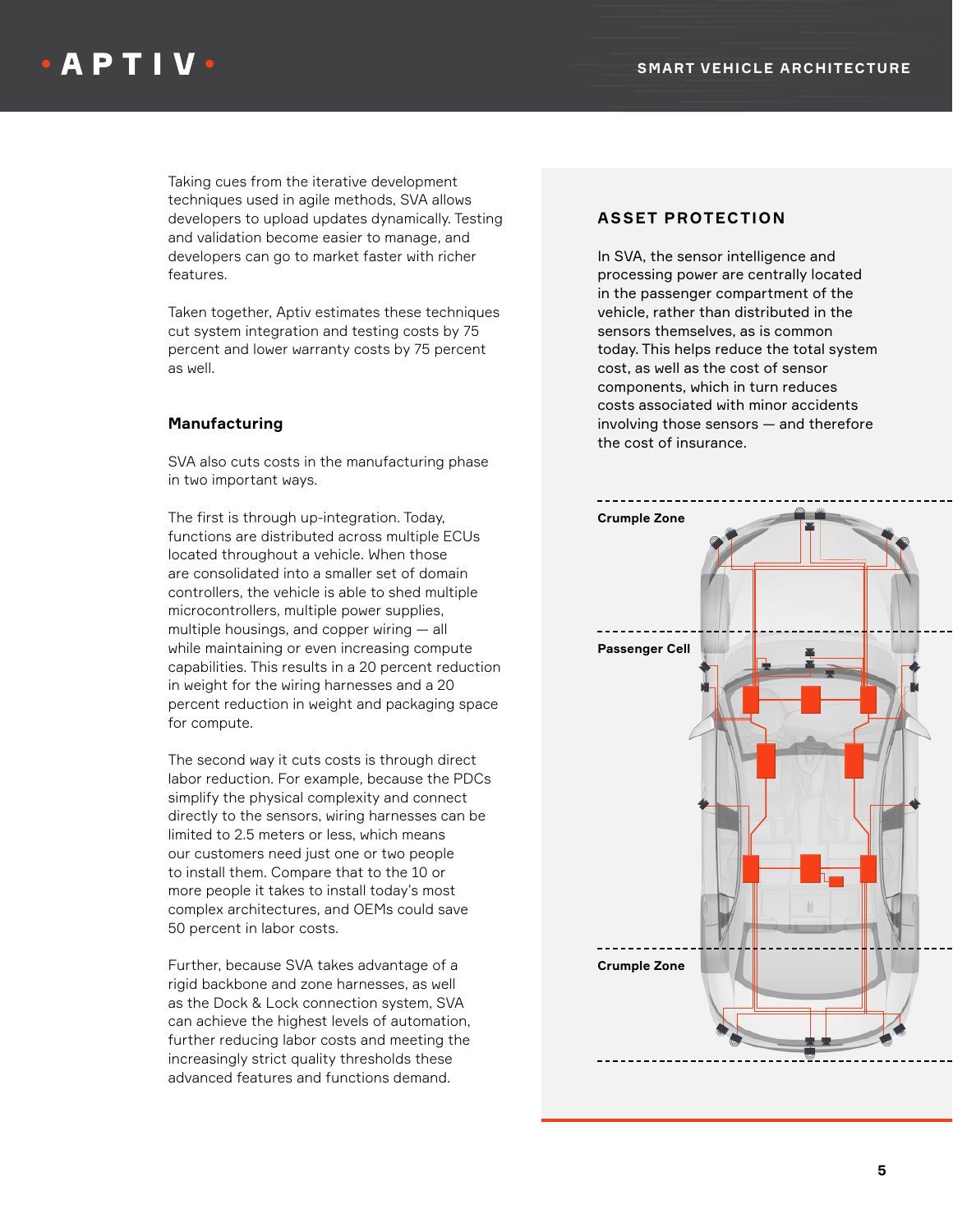#### **Post-production**

SVA continues to reduce costs even after a vehicle has left the factory. With software abstracted from hardware, vehicle manufacturers could build a library of certified software — an "app store" for the car, in effect. These apps could potentially include software developed by the OEM, by Aptiv, or even by a third party. Over time, that library could expand into new functions or allow for updates to existing applications.

Vehicle manufactures and software developers can upgrade software in vehicles throughout its life cycle using over-the-air (OTA) updates. The vehicles receive those updates via the Aptiv SCG, which in turn updates the other systems in the vehicle after the new code has been validated, and then at an appropriate time when the vehicle can be safely updated. This lowers warranty costs by fixing issues without having to go to a dealership, and results in greater brand loyalty and customer satisfaction.

For OEMs, this capability creates the potential for software reuse, enabling an infinite number of vehicle-specific software builds and virtually eliminating software maintenance costs tied to model year updates.

#### **DOMAIN AND ZONE CONTROL REPRESENT BUILDING BLOCKS TOWARDS SVA™**

#### **FIRST STEPS**

SVA is a holistic vehicle-level architecture approach, but it allows OEMs to take incremental steps to get there. The first step or "building block" is typically to implement domain controllers to up-integrate and expand some of the compute that is currently distributed throughout vehicles, particularly for domains such as advanced safety or infotainment. The next major step is to use zone controllers to break apart the physical complexity into more manageable zones, while further driving up-integration of distributed ECUs. From there, an OEM can then move toward a server architecture with abstraction and dynamic allocation of compute.

With those pieces in place, an OEM has the building blocks of SVA, and will be able to take advantage of its ability to enable advanced features and high degrees of automation through a software-defined architecture that is sustainable well into the future.



Figure 3. Steps toward the full realization of SVA.